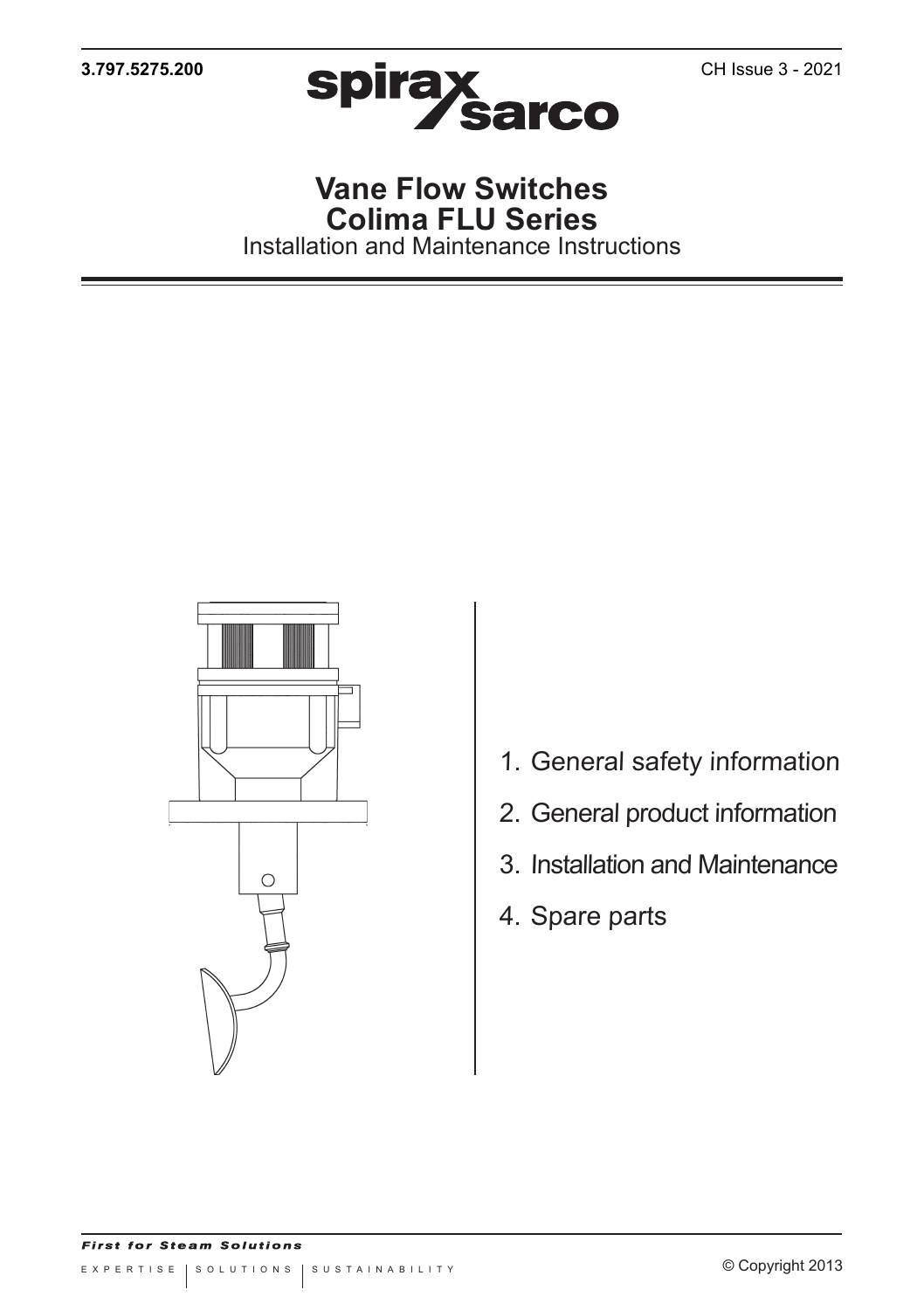# **1. General safety information**

Safe operation of these products can only be guaranteed if they are properly installed, commissioned, used and maintained by qualified personnel (see Section 1.11) in compliance with the operating instructions. General installation and safety instructions for pipeline and plant construction, as well as the proper use of tools and safety equipment must also be complied with.

## **1.1 Intended use**

Referring to the Installation and Maintenance Instructions, name-plate and Technical Information Sheet, check that the product is suitable for the intended use/application.

The products comply with the requirements of the European Pressure Equipment Directive: 2014/68/EU (PED) falling within category 'SEP'. It should be noted that products within this category are required by the Directive not to carry the  $\zeta \epsilon$  mark.

Products intended for use in the Naval and Marine sectors are RINA, and M.M.I (Italian navy) approved.

- i) The products have been specifically designed for use on steam, compressed air and inert industrial gases which are in Group 2 of the above mentioned Pressure Equipment Directive. The products' use on other fluids may be possible but, if this is contemplated, Spirax Sarco should be contacted to confirm the suitability of the product for the application being considered.
- ii) Check material suitability, pressure and temperature and their maximum and minimum values. If the maximum operating limits of the product are lower than those of the system in which it is being fitted, or if malfunction of the product could result in a dangerous overpressure or overtemperature occurrence, ensure a safety device is included in the system to prevent such over-limit situations.
- iii) Determine the correct installation situation and direction of fluid flow.
- iv) Spirax Sarco products are not intended to withstand external stresses that may be induced by any system to which they are fitted. It is the responsibility of the installer to consider these stresses and take adequate precautions to minimise them.
- v) Remove protection covers from all connections and protective film from all name-plates, where appropriate, before installation on steam or other high temperature applications.

## **1.2 Access**

Ensure safe access and if necessary a safe working platform (suitably guarded) before attempting to work on the product. Arrange suitable lifting gear if required.

## **1.3 Lighting**

Ensure adequate lighting, particularly where detailed or intricate work is required.

## **1.4 Hazardous liquids or gases in the pipeline**

Consider what is in the pipeline or what may have been in the pipeline at some previous time. Consider: flammable materials, substances hazardous to health, extremes of temperature.

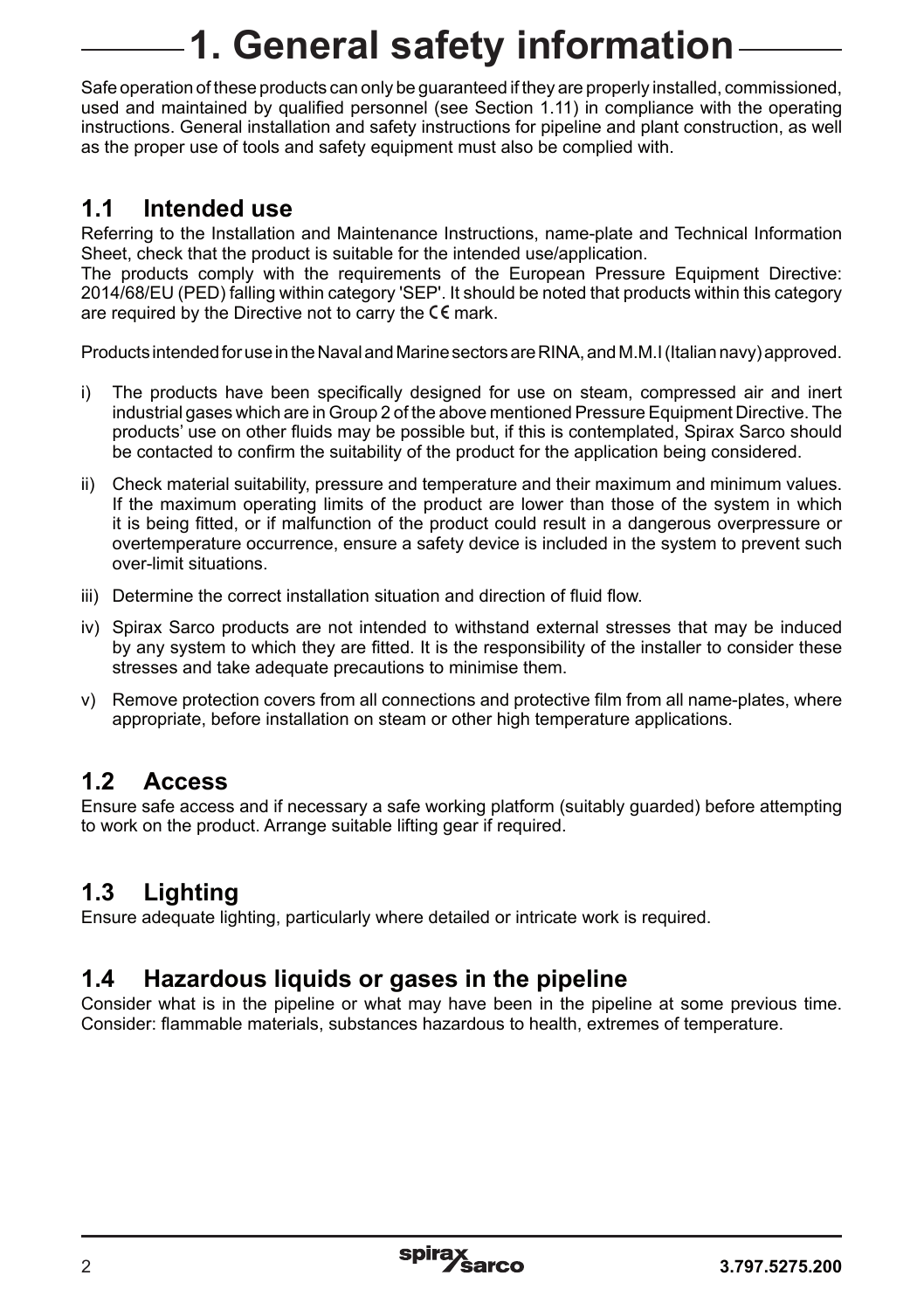## **1.5 Hazardous environment around the product**

Consider: explosion risk areas, lack of oxygen (e.g. tanks, pits), dangerous gases, extremes of temperature, hot surfaces, fire hazard (e.g. during welding), excessive noise, moving machinery.

## **1.6 The system**

Consider the effect on the complete system of the work proposed. Will any proposed action (e.g. closing isolation valves, electrical isolation) put any other part of the system or any personnel at risk?

Dangers might include isolation of vents or protective devices or the rendering ineffective of controls or alarms. Ensure isolation valves are turned on and off in a gradual way to avoid system shocks.

### **1.7 Pressure systems**

Ensure that any pressure is isolated and safely vented to atmospheric pressure. Consider double isolation (double block and bleed) and the locking or labelling of closed valves. Do not assume that the system has depressurised even when the pressure gauge indicates zero.

### **1.8 Temperature**

Allow time for temperature to normalise after isolation to avoid danger of burns and consider whether protective clothing (inlcuding safety glasses) is required.

## **1.9 Tools and consumables**

Before starting work ensure that you have suitable tools and/or consumables available. Use only genuine Spirax Sarco replacement parts.

## **1.10 Protective clothing**

Consider whether you and/or others in the vicinity require any protective clothing to protect against the hazards of, for example, chemicals, high/low temperature, radiation, noise, falling objects, and dangers to eyes and face.

## **1.11 Permits to work**

All work must be carried out or be supervised by a suitably competent person. Installation and operating personnel should be trained in the correct use of the product according to the Installation and Maintenance Instructions. Where a formal 'permit to work' system is in force it must be complied with. Where there is no such system, it is recommended that a responsible person should know what work is going on and, where necessary, arrange to have an assistant whose primary responsibility is safety. Post 'warning notices' if necessary.

## **1.12 Handling**

Manual handling of large and/or heavy products may present a risk of injury. Lifting, pushing, pulling, carrying or supporting a load by bodily force can cause injury particularly to the back. You are advised to assess the risks taking into account the task, the individual, the load and the working environment and use the appropriate handling method depending on the circumstances of the work being done.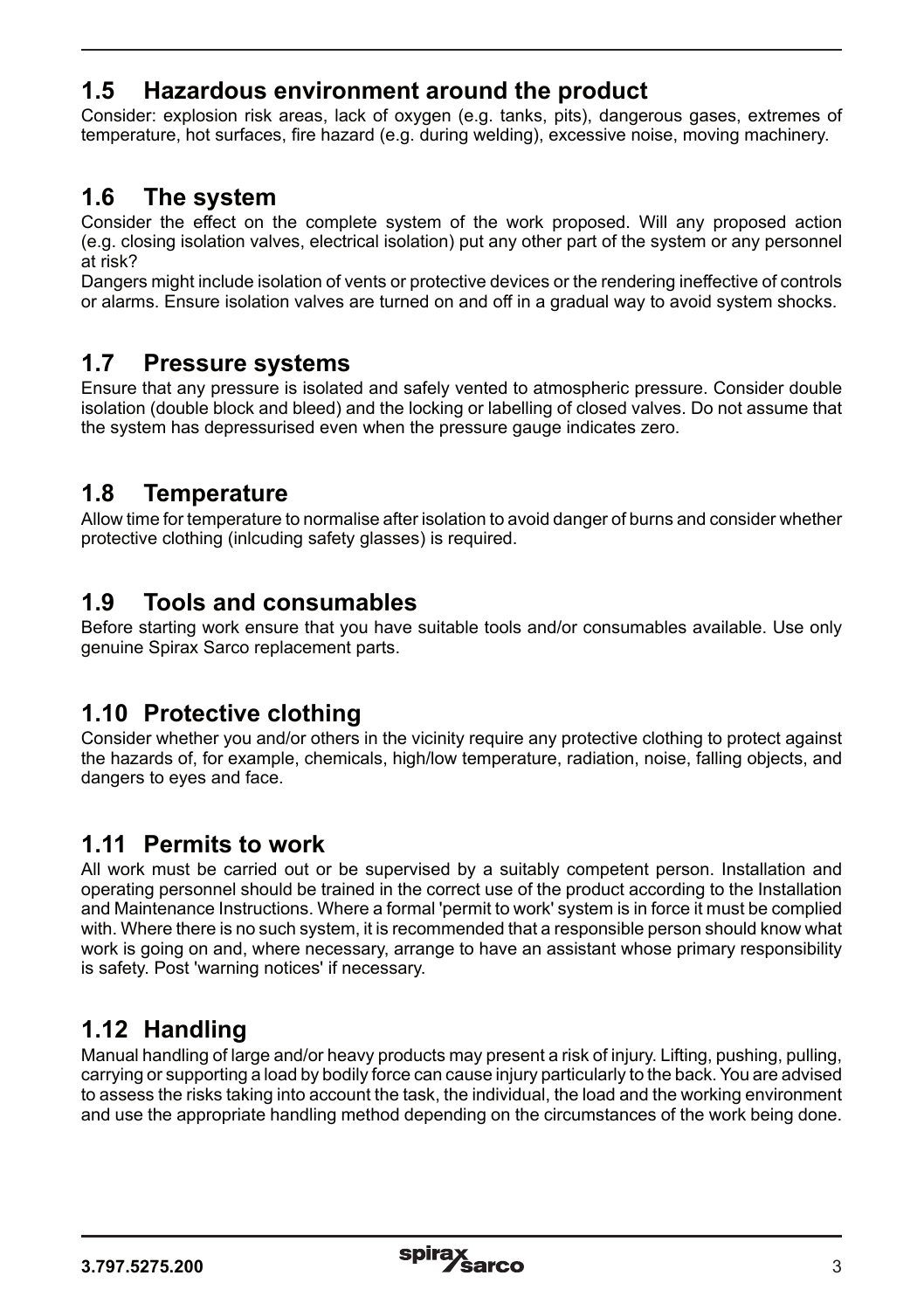## **1.13 Residual hazards**

In normal use the external surface of the product may be very hot. If used at the maximum permitted operating conditions the surface temperature of some products may reach temperatures of 350°C. Many products are not self-draining. Take due care when dismantling or removing the product from an installation (refer to 'Maintenance instructions').

## **1.14 Freezing**

Provision must be made to protect products which are not self-draining against frost damage in environments where they may be exposed to temperatures below freezing point.

## **1.15 Safety information (Specific to the product)**

For any safety requirements relating to particular components and / or materials used in the product construction, please refer to installation and maintenance instructions below.

## **1.16 Disposal**

This product is recyclable. No ecological hazard is anticipated with the disposal of this product providing due care is taken.

## **1.17 Returning products**

Customers and stockists are reminded that under EC Health, Safety and Environment Law, when returning products to Spirax Sarco they must provide information on any hazards and the precautions to be taken due to contamination residues or mechanical damage which may present a health, safety or environmental risk. This information must be provided in writing including Health and Safety data sheets relating to any substances identified as hazardous or potentially hazardous.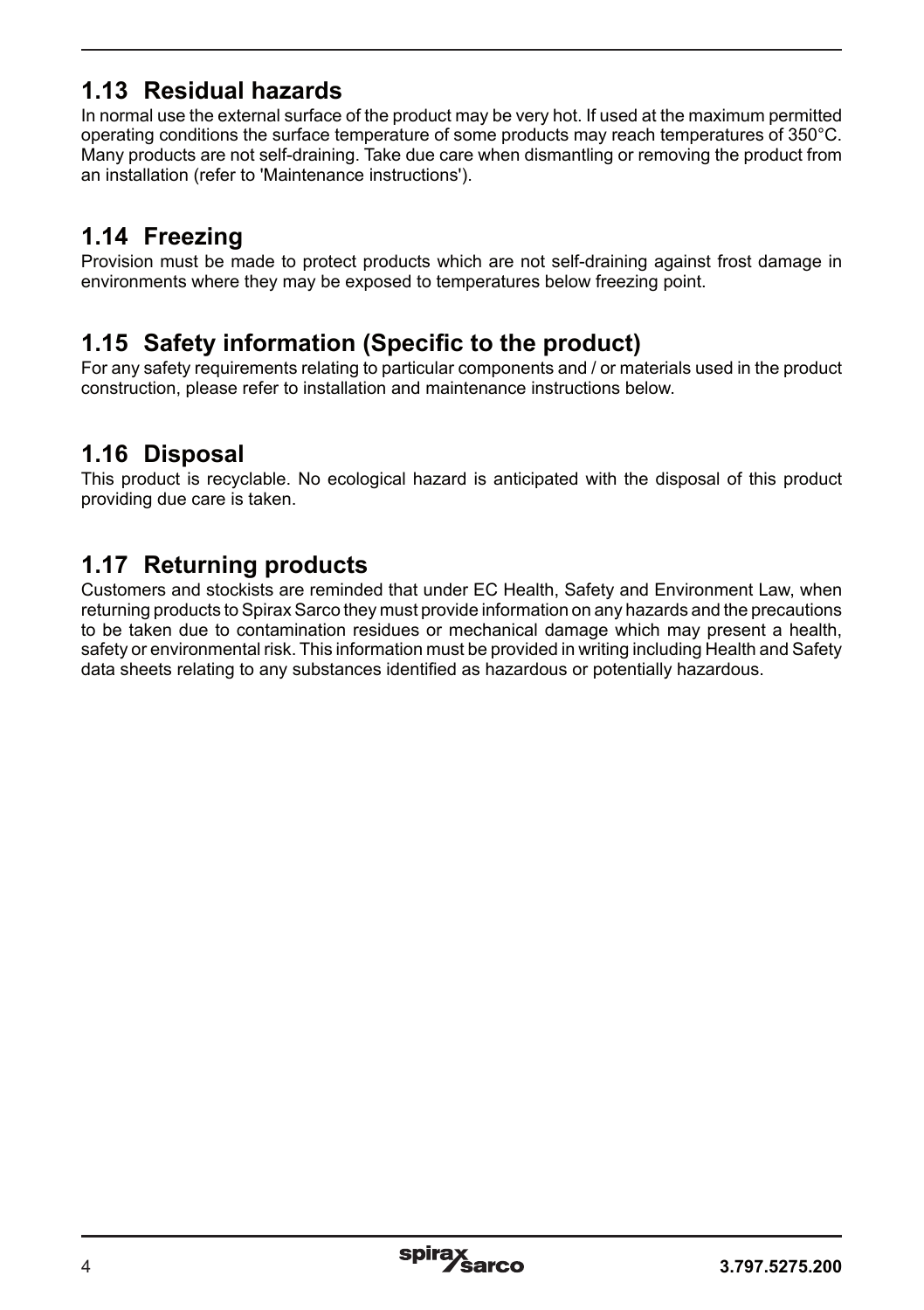# **2. General product information**

## **2.1 Description**

Magnetically activated vane type flow switches for monitoring gas or liquid flow rates are present in most industrial applications.

The flow switches can be equipped with electrical contacts, SPDT or DPDT micro switches along with different protective housings and with optional two-colour visual indicator to suit most environmental and safety conditions.

#### **2.1.1 Applications**

- Protects pumps, motors and other equipment against low or no flow
- Controls sequential operation of pumps
- Automatically starts auxiliary pumps and engines
- Stops liquid cooled engines, machines and processing when coolant flow is interrupted
- Shuts down burner when air flow through heating coil fails

#### **2.1.2 Operating principle**

Two oscillating magnets on the same axis, one integral with the vane and one integral with the electrical equipment, repel each other reciprocally through a non-magnetic material flange. The flange separates the housing, containing the electrical equipment, from the vane that is inserted in the pipe. The vane in absence of flow is maintained in its resting position by balance weight and repulsion between the two magnets that face each other with the same polarity. When the flow pushes the vane, the integral vane magnet moves and the magnetic field pushes the integral switch magnet. The switching of the electrical contact is quick and reliable.

#### **2.1.3 Mounting**

The Flu flow switches can be installed horizontally, directly into a pipe, or in a dedicated chamber connected between two pipes. Several type of flanges are available upon customer request.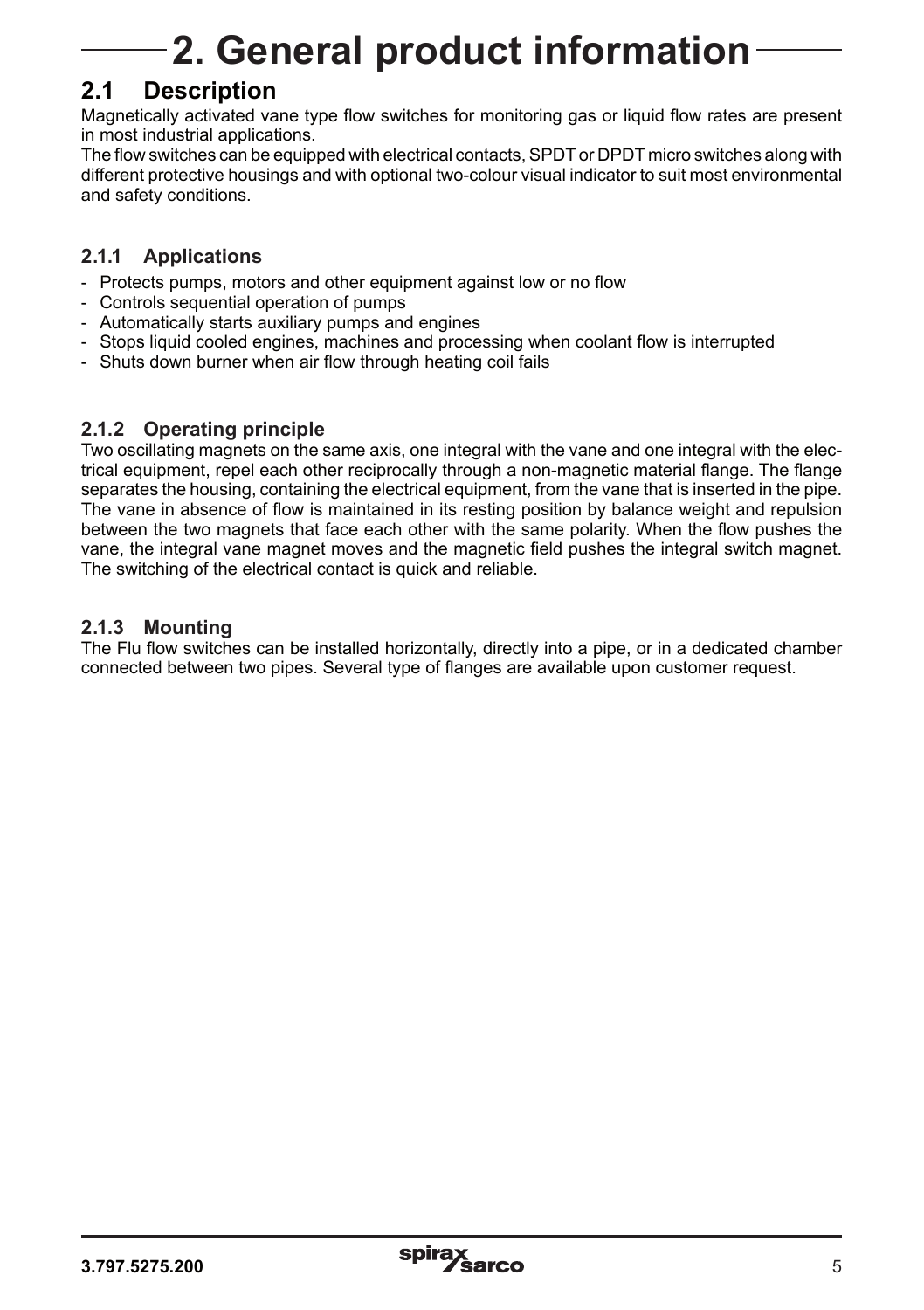# **2.2 Materials**

| No.          | Part           | <b>Material</b> |  |  |
|--------------|----------------|-----------------|--|--|
| 1            | Housing        | ALU + Rilsan    |  |  |
| $\mathbf{2}$ | Cover          | ALU + Rilsan    |  |  |
| 3            | Indicator      | Plexiglass      |  |  |
| 4            | Microswicth    | Omron Z-15GW4-B |  |  |
| 5            | Screw          | AISI 304        |  |  |
| 6            | Magnet         | Sm Co           |  |  |
| 7            | Flange         | AISI 304        |  |  |
| 8            | Magnet         | Sm Co           |  |  |
| 9            | Counter weight | <b>AISI 304</b> |  |  |
| 10           | Vane           | <b>AISI 304</b> |  |  |



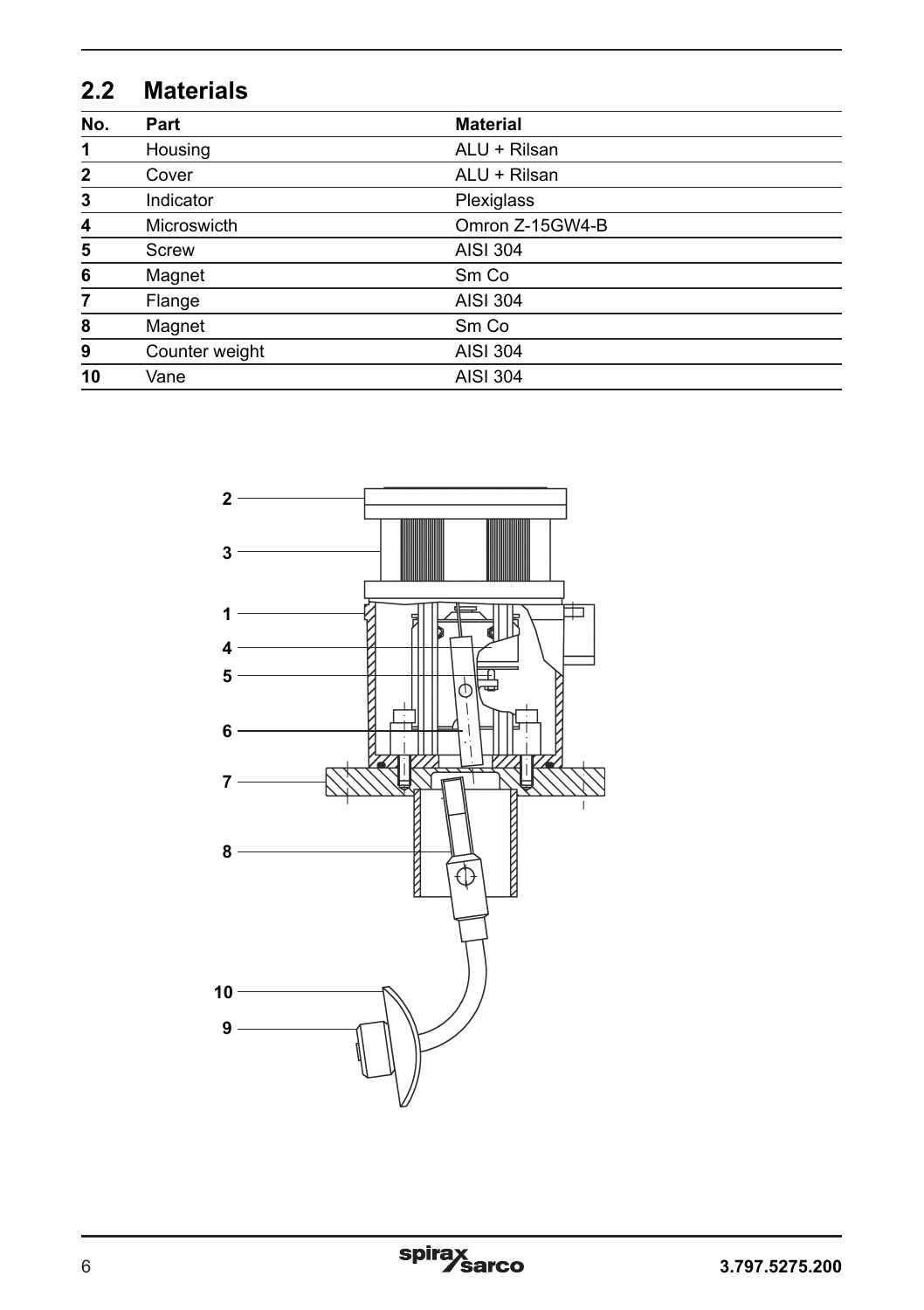## **2.3 Design conditions**

| <b>TMA</b> | Maximum               |       |                                  | -20 $^{\circ}$ C to + 150 $^{\circ}$ C |
|------------|-----------------------|-------|----------------------------------|----------------------------------------|
|            | allowable temperature | Steel | with cooling extension           | -20 $^{\circ}$ C to + 350 $^{\circ}$ C |
| <b>PMA</b> | Maximum               | Steel | Colima's flange                  | $<$ 16 bar q                           |
|            | allowable pressure    |       | flange sized according to rating | $<$ 100 bar g                          |

## **2.4 Models**

#### **FLU A**



Gas flow switch, with IP 67 aluminum housing. Can not be fitted directly on the pipes but before the the cooling battery.

#### **FLU O**



Liquid flow switch, with IP 67 aluminum housing and two-colour visual indicator (optional).

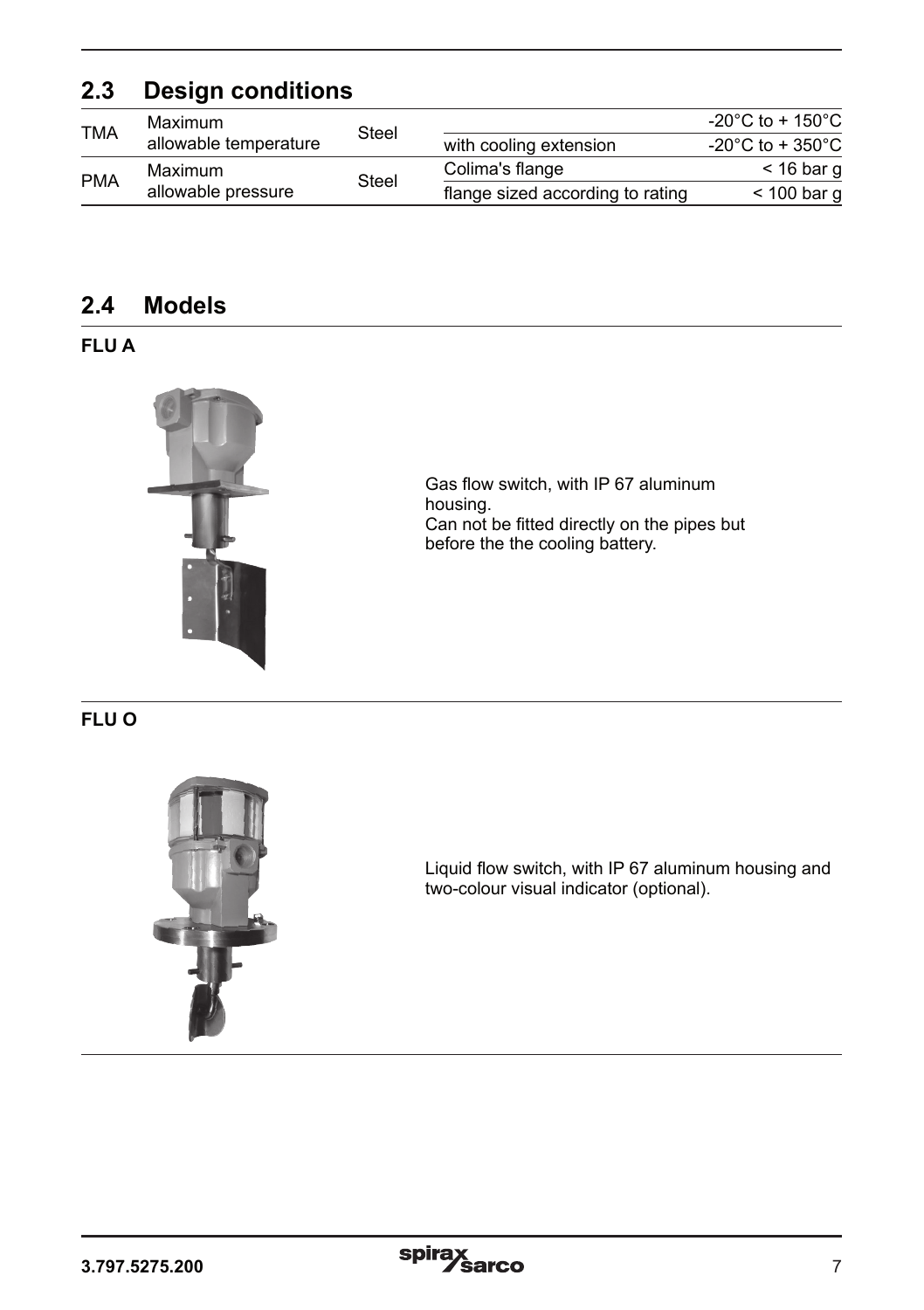# **3. Installation and Maintenance**

#### **Note: Before actioning any installation or maintenance work observe the 'Safety information' in Section 1.**

Refering to the Installation and Maintenance Instructions, name-plate and Technical Information Sheet, check that the product is suitable for the intended installation.

**Check:** materials, pressure and temperature to ensure compatibility of the product with the required application. Also make sure that the ambient temperature in proximity of the device is between the values reported on the label (-20 - 40 ° C).

**Remove** protective covers from all connections and the protective film from the name-plate.

### **3.1 Assembly**

The Colima FLU magnetic flow switches are delivered packed.

- **3.1.1** Fit the flow switch into the tank paying attention to avoid any damage at vane. Any damage can interfere with the correct operation of the unit.
- **3.1.2** Place the supplied gasket between the flanges.
- **3.1.3** Fix the flanges with bolts. Firmly secure the fixing by tightening the flange bolts.
- **3.1.4** In case of threaded connection, tighten the instrument and place it in the direction indicated by the arrow on the housing base.

#### **Caution:**

Always ensure that correct earthing of the equipment is carried out. Specific points are set inside and outside the housing.

#### **Caution:**

These products should only be used for what they are designed for. Anything outside of the stipulated application range may be subject to unforeseen and dangerous circumstances and full responsibility will be with the installer

### **3.2 Electrical equipment and housings for Colima FLU series flow switches**

The electrical equipment for the FLU series level switches comprises a support and a contact. The oscillating element includes a magnet whose south pole points towards the flange that separates the electrical equipment from the liquid or gas contained in the pipe. According to the pressure on the vane provided by the liquid or gas flow in the pipe, the vane works by pivoting a sealed cartridge containing a magnet, with south polarity on the end towards the flange.

As the two magnets on the two oscillating devices repel each other, they are never in line on the same axis. Consequently, the status of the electrical equipment switches from the normally open (NO) to normally closed (NC) position or vice versa.



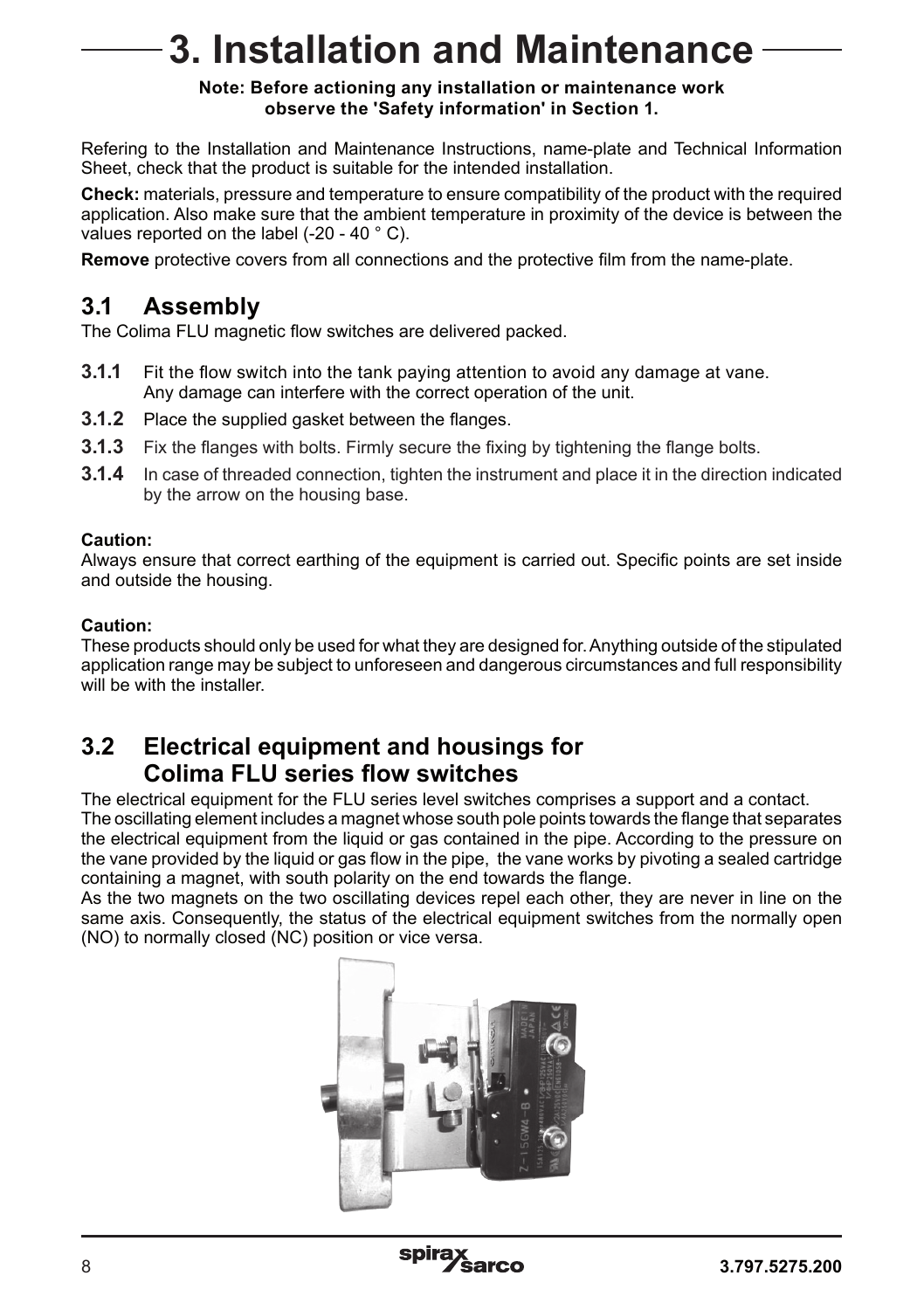## **Requisiti dei contatti elettrici**

| <b>Standard SPDT Contact</b>                               |           |   |      |           |  |  |  |  |
|------------------------------------------------------------|-----------|---|------|-----------|--|--|--|--|
| Standard microswitches are recommended for general purpose |           |   |      |           |  |  |  |  |
| Contact resistance: 15 mOhm Max (Initial value)            |           |   |      |           |  |  |  |  |
| Mechanical life: >106                                      |           |   |      |           |  |  |  |  |
| Electrical life: >105                                      |           |   |      |           |  |  |  |  |
| $\mathbf v$                                                |           | A | =    | Load      |  |  |  |  |
| 250                                                        | 15        |   | 0,25 | Resistive |  |  |  |  |
|                                                            | 15        |   | 0,03 | Inductive |  |  |  |  |
| 125                                                        | 15        |   | 0,5  | Resistive |  |  |  |  |
|                                                            | 15        |   | 0.05 | Inductive |  |  |  |  |
| 30                                                         | <b>NA</b> |   | 6    | Resistive |  |  |  |  |
|                                                            | <b>NA</b> |   | 5    | Inductive |  |  |  |  |

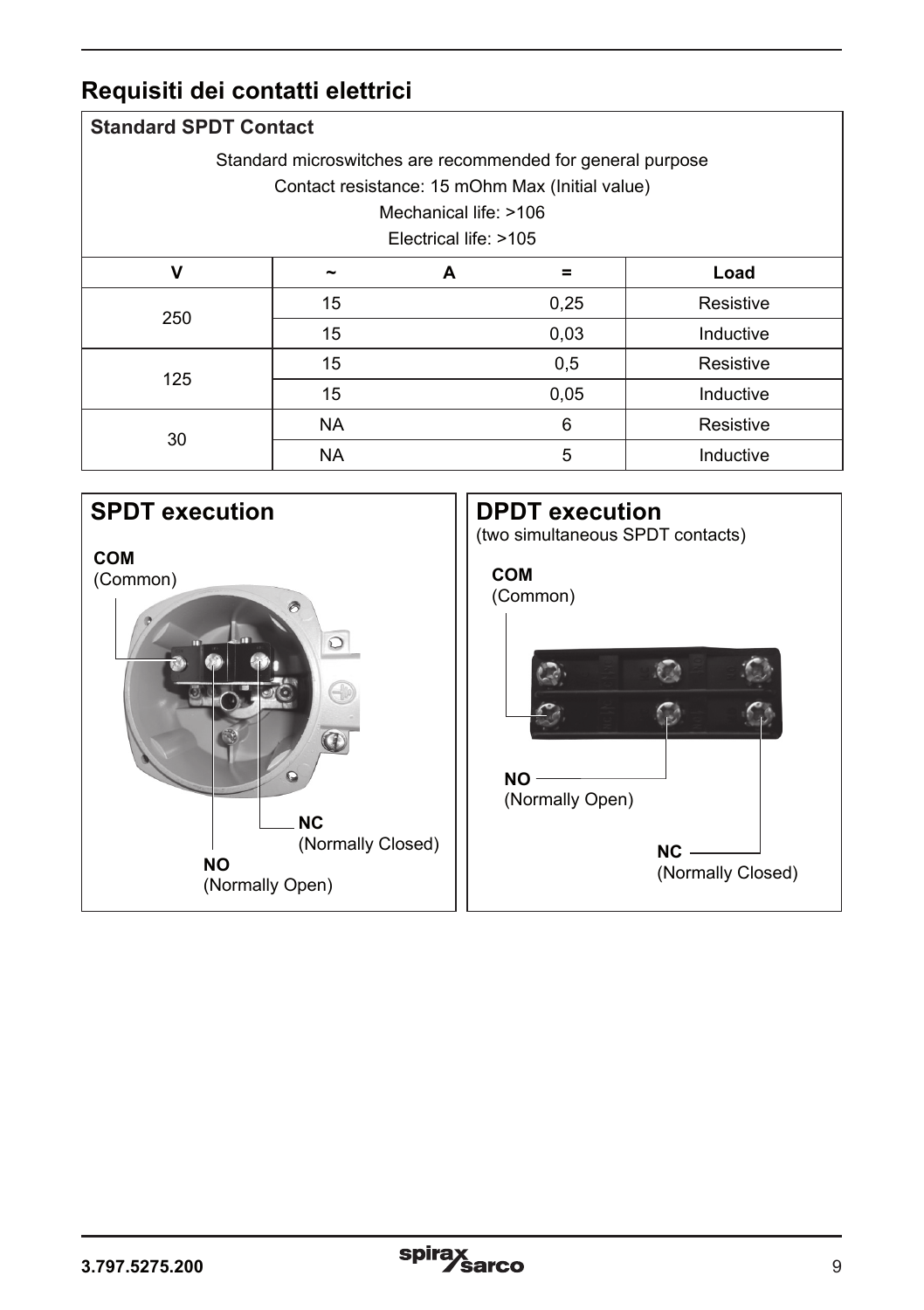## **3.3 Disassembly**

Before disassembly of the flow switch disconnect or isolate any electricity supply or circuit and depressurize the pipe.

**Warning:** do not disassemble the level switch before the pipe has been emptied.

- **3.3.1** Open the housing.
- **3.3.2** Disconnect the electric circuit cables. Close the housing.
- **3.3.3** Unscrew the connection bolts.
- **3.3.4** Extract the instrument from its slot paying attention to avoid any damage to the vane.

Periodical inspections are necessary to guarantee complete efficiency of the unit. A regular maintenance programme starting from its initial installation is recommended. The suggested precautions are important to obtain the best operating conditions of the level control.

The instrument does not require preventive maintenance, however it is recommended that from time-to-time a check of the liquid fluidity is actioned to avoid any suspensions or deposits that can influence wetted parts.

# **4. Spare parts**

The available spare parts are detailed below. No other parts are supplied as spares.

## **Available spares**

**Contacts** 

To replace the contact:

- **1.** Open the housing and remove the visual indicator (if present).
- **2.** Disconnect cables from the electrical circuit, taking note of their position on the microswitch.
- **3.** Unscrew the screws (**1**) and remove the block with the switch.
- **4.** Unscrew the screws (**2**) and remove the switch from the bracket.
- **5.** Place the new switch onto the bracket and secure it by tightening the screws (**2**).
- **6.** Place the block with the switch and secure it by tightening the screws (**1**).
- **7.** Reconnect the electrical cables and close the housing after repositioning the visual indicator (if present).

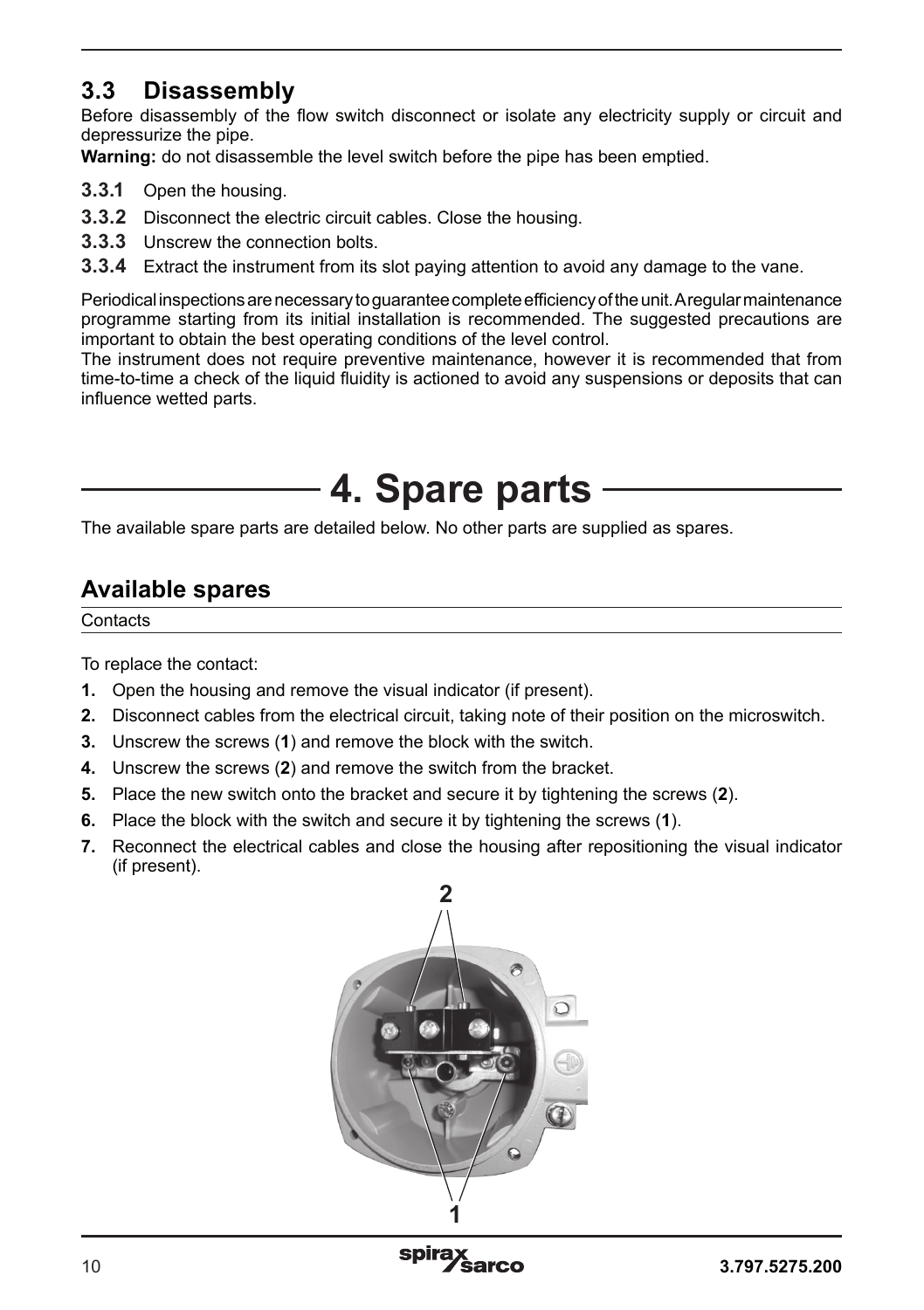## **How to order spares**

Always order spares by using the description given in the column headed 'Available spares' and state the size and serial number of the unit which is indicated on the name-plate:



**Example:** N°1 off Contact for flow switch for Spirax Sarco Colima FLU series having DN50 flanged ASME 150 RF connections - Serial number 123456.